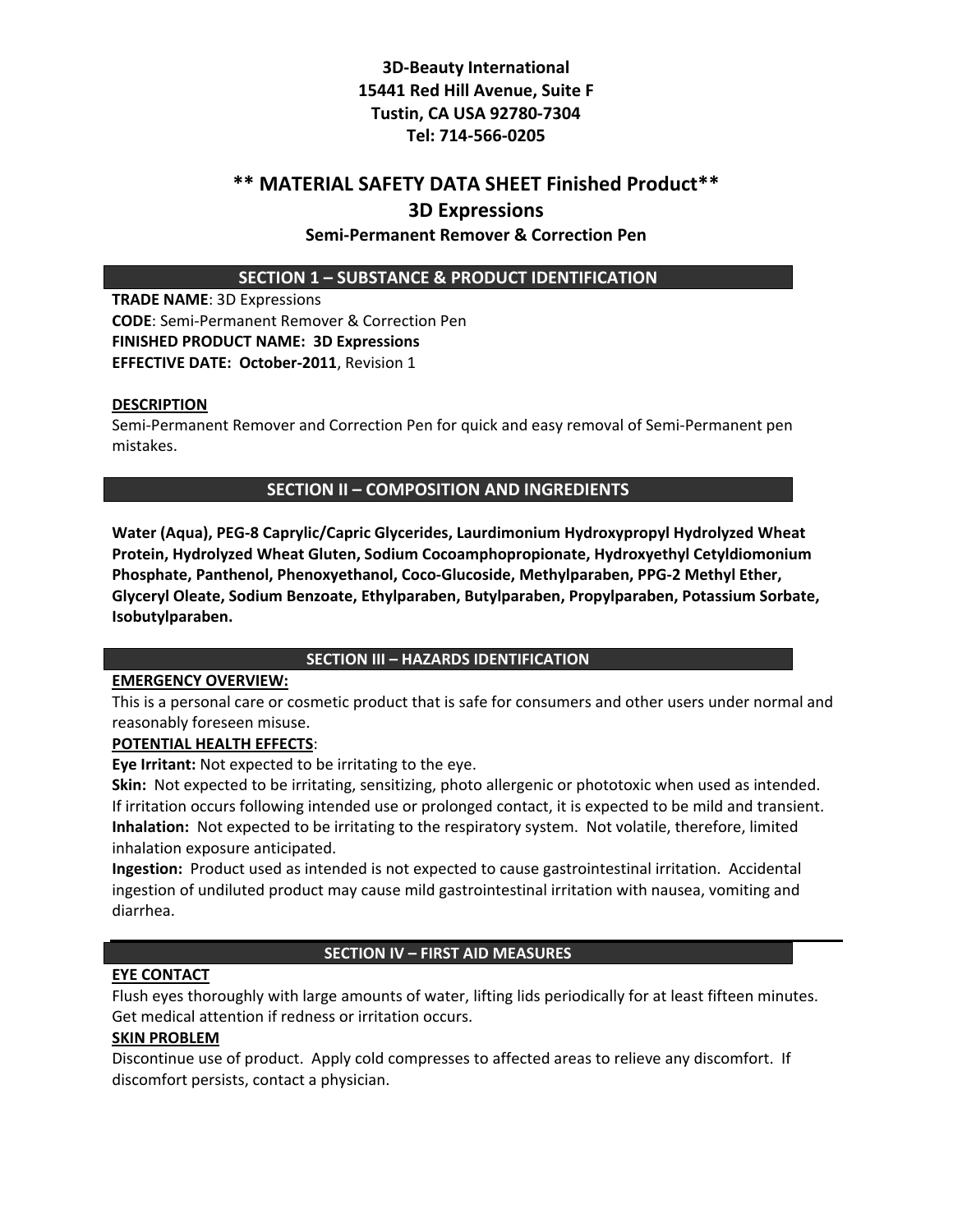# **\*\* MATERIAL SAFETY DATA SHEET Finished Product\*\***

#### **INHALATION**

If respiratory irritation occurs, remove individual to fresh air. Get medical attention if breathing is difficult or lung irritation is present.

#### **INGESTION**

Accidental ingestion of product may necessitate medical attention. In case of accidental ingestion, dilute with fluids (water or milk) and treat symptomatically. Do not give anything by mouth to an unconscious person. **Do not induce vomiting.** Get immediate medical attention.

Note: After first aid treatment, the caller should be advised that 1) a hospital emergency room or family physician should be consulted if anything unusual occurs or appears necessary in the judgment of the caller, and 2) that the subsequent management of the accident should be dictated by any persistent symptoms and under the direction of the physician.

## **SECTION V – FIRE FIGHTING MEASURES**

### **FLAMMABILITY DATA**

Flash Point & Method: >212°F

### **Extinguishing Media**

Material is not combustible. Use extinguishing agents that are suitable to the surrounding fire. Carbon dioxide, dry chemical or alcohol resistant foam recommended.

#### **Special Fire‐Fighting Procedures**

NIOSH‐approved Self‐Contained Breathing Apparatus (SCBA) and full protective clothing/equipment recommended. Use a fog nozzle or foam to cool or extinguish fire.

#### **Unusual Fire and Explosion Hazards**

Material is not combustible. Fire or excessive heat may produce hazardous decomposition of product.

## **SECTION VI ‐ ACCIDENTAL RELEASE MEASURES**

#### **Procedures for Spill/Leak Clean‐Up**

Wipe up spilled product and use a mild detergent solution to remove product residue.

## **SECTION VII ‐ HANDLING AND STORAGE**

### **Precautions for Safe Handling**

Store away from heat in a room with even, normal temperatures.

## **Conditions for Safe Storage**

Keep away from heat or open flame.

## **Other Recommendations**

None

## **SECTION VIII ‐ HEALTH HUMAN DATA**

Please note that there has been no evidence of the health effects listed for this product, nor would it anticipate the occurrence of these health effects when the product is used under normal conditions.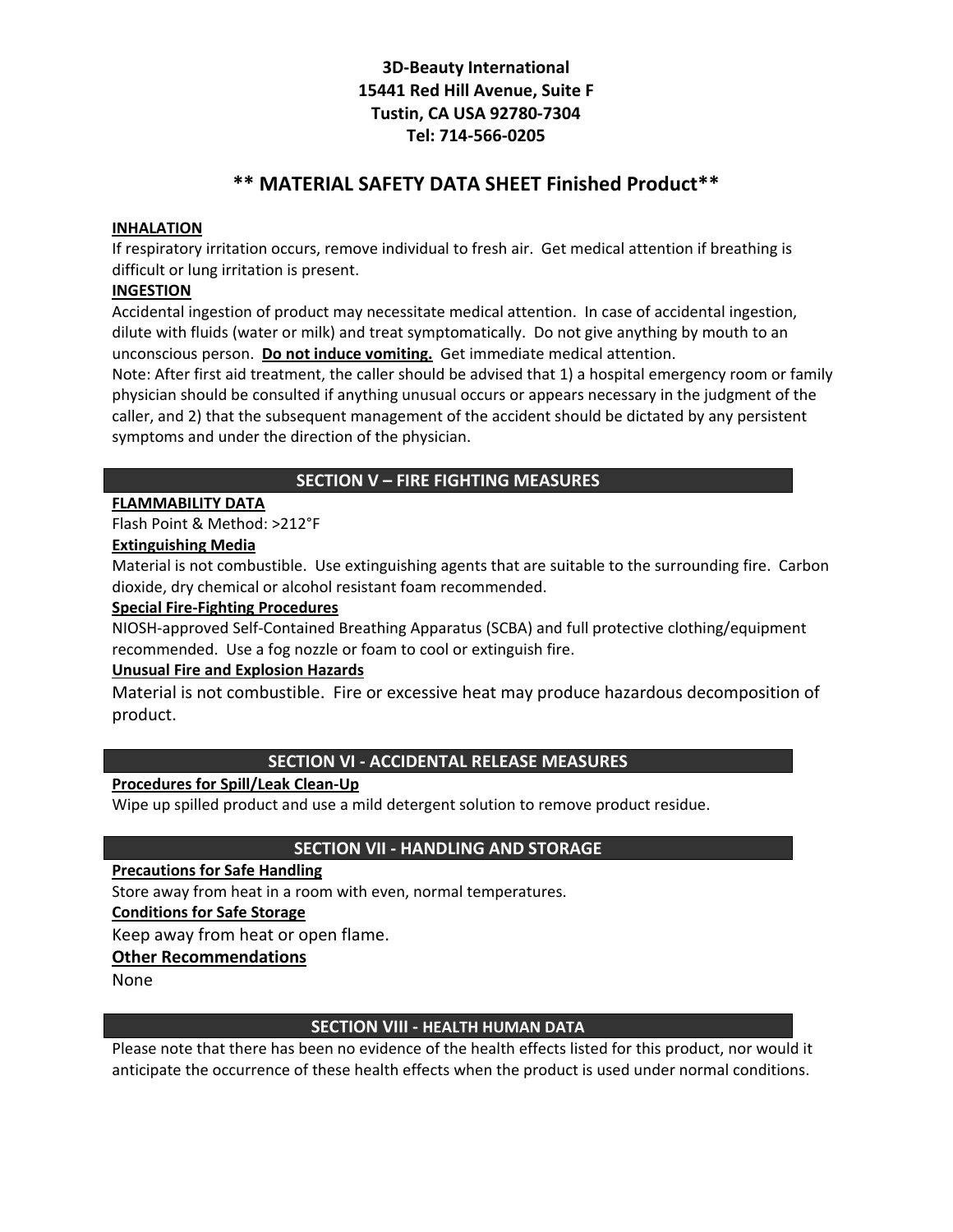# **\*\* MATERIAL SAFETY DATA SHEET Finished Product\*\***

## **SECTION IX ‐ EXPOSURE CONTROLS/PERSONAL PROTECTION**

To safe guard the purity of the product and applicator: 1) Always handle and apply in a careful and sanitary manner; 2) Do not share with others; 3) Do not add anything to the product; 4) Do not rest the point on any surface or use an old point in a new case; 5) Cap tightly to help prevent changes in **odor or appearance; 6) If changes occurs, discontinue use.**

**WARNING:** Cosmetics in a scratched, infected or irritated eye and scratches from cosmetic applicators can lead to eye damage and in extreme cases even blindness. If your eye is scratched, infected or irritated, stop using all eye cosmetics and see an ophthalmologist (eye doctor) immediately.

## **SECTION X ‐ PHYSICAL AND CHEMCIAL PROPERTIES**

**PHYSICAL APPEARANCE**: Pigmented solid felt tip **COLOR**: According to specification **ODOR**: Slight plastic odor **PHYSICAL STATE**: Solid **VAPOR DENSITY**: Not applicable **PERCENT VOLATILE by WEIGHT**: 59% ‐ 63% **SPECIFIC GRAVITY**: 1.01 – 1.09 **SOLUBILITY IN WATER**: Soluble

#### **SECTION XI ‐ STABILITY AND REACTIVITY**

**GENERAL:**

This product is a stable compound and hazardous polymerization will not occur. **CONDITIONS TO AVOID:** Heat or open flame. **OTHER RECOMMENDATIONS:** None

**SECTION XII ‐ TOXICOLOGICAL INFORMATION**

#### **GENERAL:**

Based upon industry‐wide experience over many years of manufacturing and published toxicological studies, this is a personal care or cosmetic product that is safe for consumers and other users under normal and reasonable foreseen use.

## **SECTION XIII‐ ECOLOGICAL INFORMATION**

The product ingredients are expected to be safe for the environment at concentrations predicted under normal product use and geographic (spatial) dispersion (distribution). Packaging components are compatible with conventional solid waste management practices.